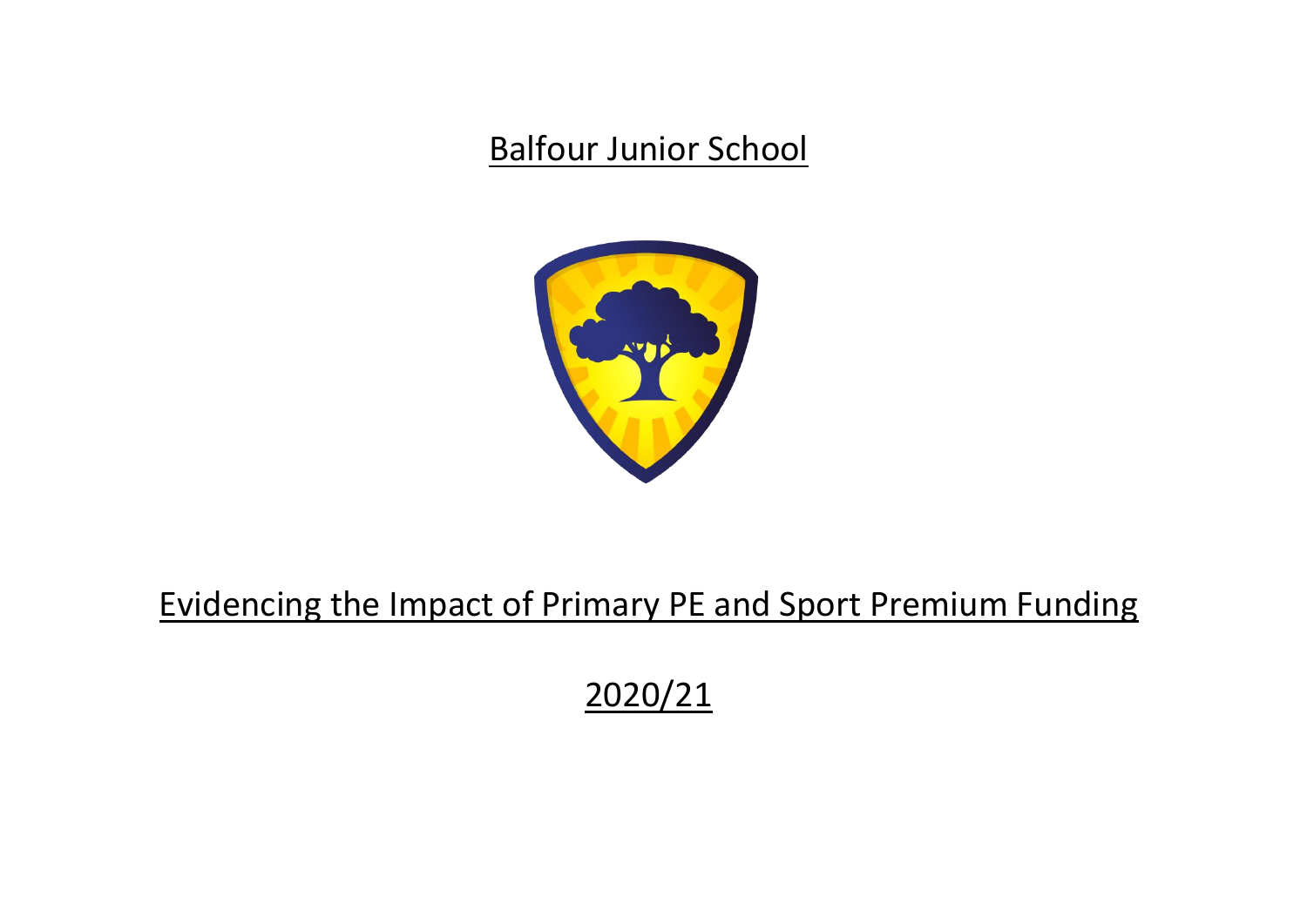Support for review and reflection - considering the 5 key indicators from DfE, what development needs are a priority for your setting and your students now and why? Use the space below to reflect on previous spend, identify current need and priorities for the future.

| Key achievements to date:                                                             | Areas for further improvement and baseline evidence of need:                                                                                                                                                                |
|---------------------------------------------------------------------------------------|-----------------------------------------------------------------------------------------------------------------------------------------------------------------------------------------------------------------------------|
| Popular uptake of after school sports clubs<br>3 <sup>rd</sup> Place in MYG Rag Rugby | A greater understanding across the school of physical literacy<br>$\bullet$<br>Development of how and when swimming lessons are taught to<br>$\bullet$<br>improvement the number of children able to swim 25 meters unaided |

| Meeting national curriculum requirements for swimming and water safety                                                                                                                                                         | Please complete all of the below:  |
|--------------------------------------------------------------------------------------------------------------------------------------------------------------------------------------------------------------------------------|------------------------------------|
| What percentage of your Year 6 pupils could swim competently, confidently and proficiently over a distance<br>of at least 25 metres when they left your primary school at the end of last academic year?                       |                                    |
| What percentage of your Year 6 pupils could use a range of strokes effectively [for example, front crawl,<br>backstroke and breaststroke] when they left your primary school at the end of last academic year?                 | N/A - Covid Restrictions Applied   |
| What percentage of your Year 6 pupils could perform safe self-rescue in different water-based situations<br>when they left your primary school at the end of last academic year?                                               | $N/A$ – Covid Restrictions Applied |
| Schools can choose to use the Primary PE and Sport Premium to provide additional provision for swimming<br>but this must be for activity over and above the national curriculum requirements. Have you used it in this<br>way? | $N/A$ – Covid Restrictions Applied |



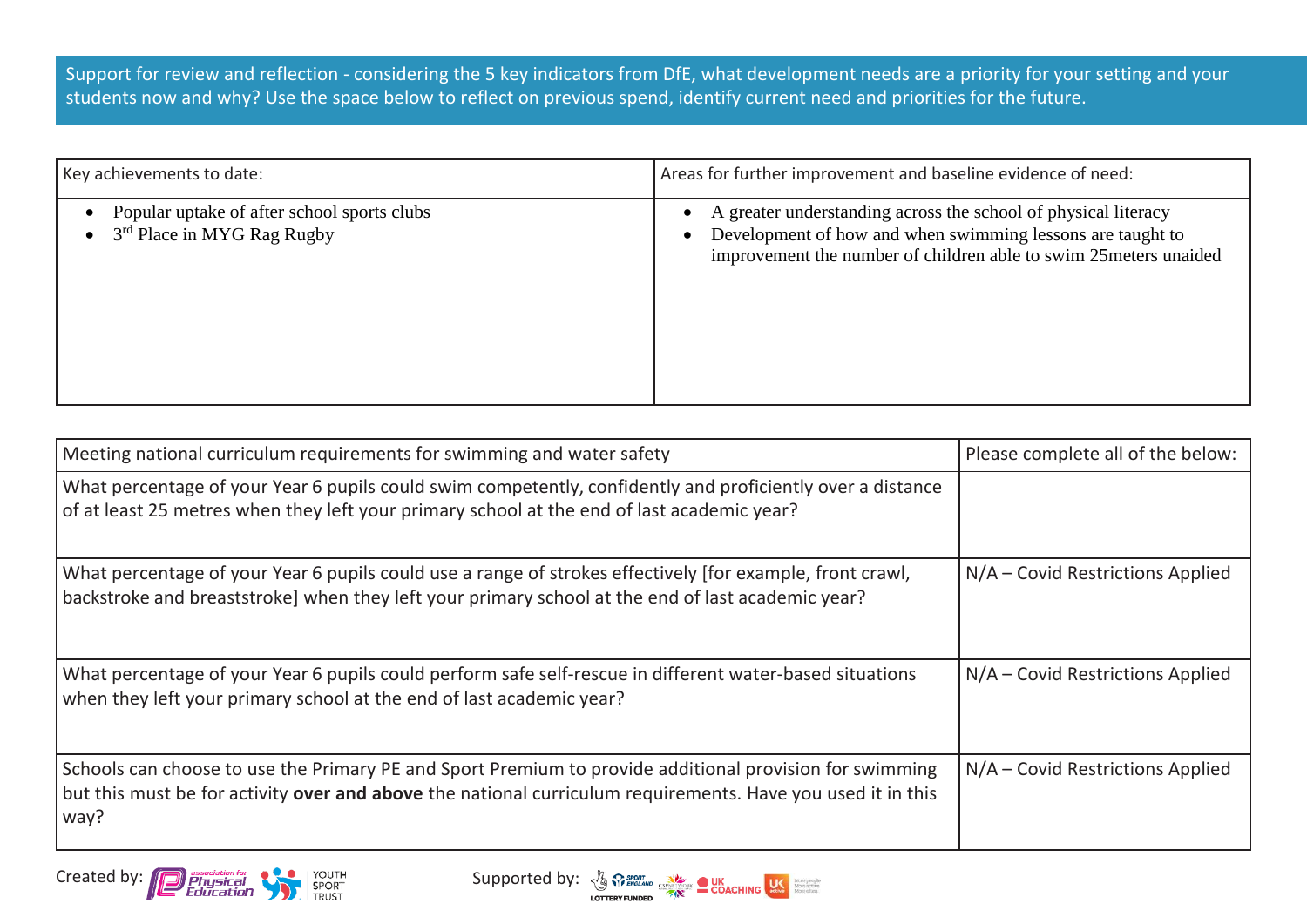## **Action Plan and Budget Tracking**

Capture your intended annual spend against the 5 key indicators. Clarify the success criteria and evidence of impact that you intend to measure to evaluate for students today and for the future. \*Covid Restriction inhibited many aspects of the P.E and Sports opportunities that are usually accessible during an academic year. This is reflected in this document.

| Academic Year: 2020/21                                                                                                                                                                                                     | <b>Total fund allocated:</b>                                                                                                                                                                                                                                                                                                    | Date Updated: 12/10/21 |                                                                                                                                                                                                                                                                                                                                                                            |                                                                                                                                                                                                                                                      |
|----------------------------------------------------------------------------------------------------------------------------------------------------------------------------------------------------------------------------|---------------------------------------------------------------------------------------------------------------------------------------------------------------------------------------------------------------------------------------------------------------------------------------------------------------------------------|------------------------|----------------------------------------------------------------------------------------------------------------------------------------------------------------------------------------------------------------------------------------------------------------------------------------------------------------------------------------------------------------------------|------------------------------------------------------------------------------------------------------------------------------------------------------------------------------------------------------------------------------------------------------|
| Key indicator 1: The engagement of all pupils in regular physical activity - Chief Medical Officer guidelines recommend that<br>primary school children undertake at least 30 minutes of physical activity a day in school | Percentage of total<br>allocation:                                                                                                                                                                                                                                                                                              |                        |                                                                                                                                                                                                                                                                                                                                                                            |                                                                                                                                                                                                                                                      |
| School focus with clarity on<br>intended impact on pupils:                                                                                                                                                                 | Actions to achieve:                                                                                                                                                                                                                                                                                                             | Funding<br>allocated:  | Evidence and impact:                                                                                                                                                                                                                                                                                                                                                       | Sustainability and suggested<br>next steps:                                                                                                                                                                                                          |
| Ensure a range of activities for<br>children                                                                                                                                                                               | Lunchtime Sports Crew to<br>$\bullet$<br>encourage participation in<br>more strenuous but enjoyable<br>lunchtime activity<br>Follow long term curriculum<br>plan to ensure progression<br>Playground markings to<br>$\bullet$<br>promote physical activity at<br>break times<br><b>Purchase of ActivAll Boards</b><br>$\bullet$ | £3000                  | Children have the<br>$\bullet$<br>opportunity to engage in<br>more strenuous, enjoyable<br>and organized physical<br>activity at lunch time<br>Continued progression of<br>$\bullet$<br>skills throughout KS2<br>Provides children with<br>$\bullet$<br>new enthusiasm and<br>opportunity to play<br>physical games at breaks<br>A large number of<br>children participate | Younger children to be<br>inspired to be<br>volunteers/participate<br>in active lunch breaks<br>Developed long term<br>$\bullet$<br>plans<br>Hosting of more sports<br>events with other<br>schools<br>Promote ActivAll<br>$\bullet$<br>competitions |



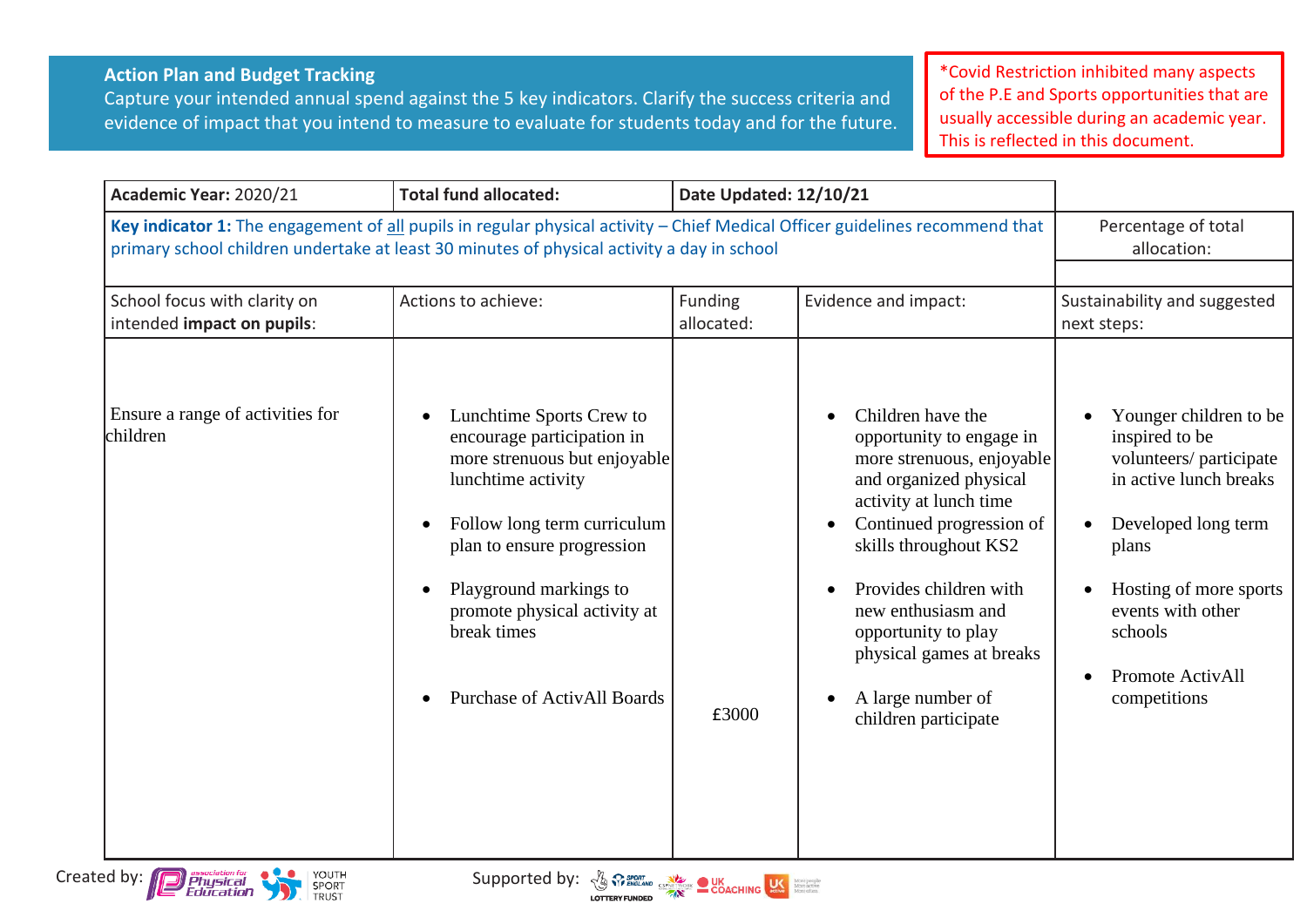| Key indicator 2: The profile of PE and sport being raised across the school as a tool for whole school improvement | Percentage of total<br>allocation:                                                                                                                                                                                                                                              |                       |                                                                                                                                                                                                 |                                                                           |
|--------------------------------------------------------------------------------------------------------------------|---------------------------------------------------------------------------------------------------------------------------------------------------------------------------------------------------------------------------------------------------------------------------------|-----------------------|-------------------------------------------------------------------------------------------------------------------------------------------------------------------------------------------------|---------------------------------------------------------------------------|
| School focus with clarity on<br>intended impact on pupils:                                                         | Actions to achieve:                                                                                                                                                                                                                                                             | Funding<br>allocated: | Evidence and impact:                                                                                                                                                                            | Sustainability and suggested<br>next steps:                               |
| Increase the image and prestige of<br>sport participation                                                          | Highlighting SMSC values<br>$\bullet$<br>Sports achievements are<br>$\bullet$<br>celebrated in assembly -<br>results, scores and personal<br>achievements are shared<br>Children are rewarded for the<br>$\bullet$<br>teamwork, dedication and<br>pride at representing Balfour |                       | Children are motivated to<br>participate in sport after<br>seeing their peers<br>achievements<br>Children are motivated to<br>$\bullet$<br>be part of a team and reap<br>the rewards of success | Inspire children to<br>$\bullet$<br>participate and<br>persevere in sport |
|                                                                                                                    |                                                                                                                                                                                                                                                                                 |                       |                                                                                                                                                                                                 |                                                                           |

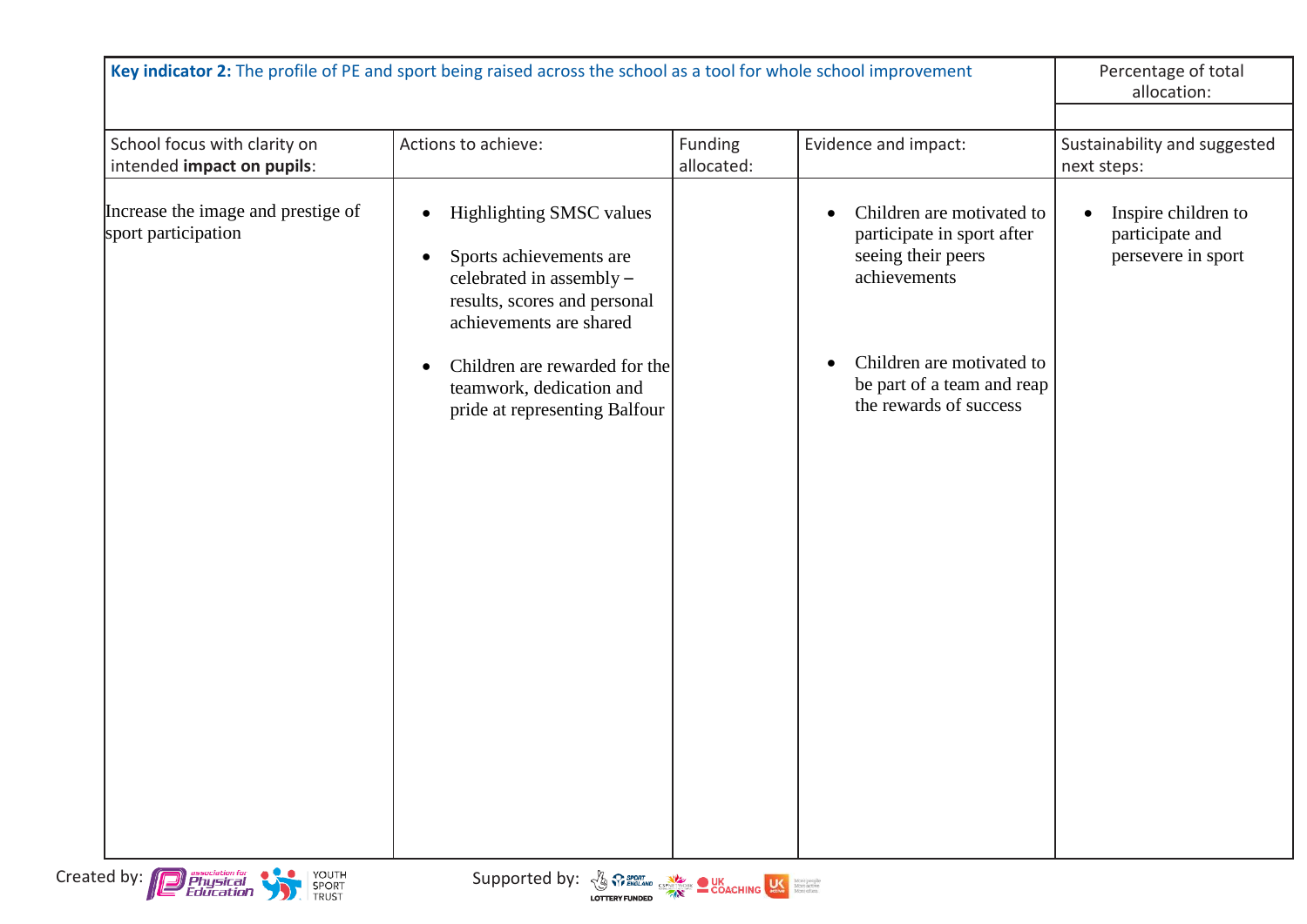| School focus with clarity on intended Actions to achieve:<br>impact on pupils: |                                                                                                                                                                                | <b>Funding</b><br>allocated: | Evidence and impact:                                                                                                                                  | Sustainability and suggested<br>next steps:                                                                           |
|--------------------------------------------------------------------------------|--------------------------------------------------------------------------------------------------------------------------------------------------------------------------------|------------------------------|-------------------------------------------------------------------------------------------------------------------------------------------------------|-----------------------------------------------------------------------------------------------------------------------|
| Increase skills and confidence of staff<br>delivering effective P.E and Sport  | Lesson support for 2<br>$\bullet$<br>teachers provided through<br>our Greenacre Sports<br>Partnership                                                                          | £1000                        | Improved subject<br>knowledge, skill and<br>confidence in delivering<br>quality P.E lessons                                                           | Staff feel more<br>$\bullet$<br>confident in delivering<br>P.E and sport both<br>within and outside the<br>curriculum |
|                                                                                | Replenish resources to give<br>$\bullet$<br>teachers confidence that they<br>have the equipment to<br>deliver quality P.E and allow<br>access for children of all<br>abilities | £800                         | Staff are encouraged and<br>motivated to teach great<br>P.E lessons and provide<br>after school clubs as they<br>know they have resources<br>to do so | Advice offered to<br>$\bullet$<br>develop subject<br>knowledge of sports                                              |
|                                                                                |                                                                                                                                                                                |                              | Resources allow for high<br>levels of participation and<br>differentiation to<br>encourage all children into<br>sport                                 | Children can make a<br>good rate of progress<br>and develop physical<br>literacy                                      |
|                                                                                | <b>Teacher Retention</b><br>$\bullet$                                                                                                                                          | £1000                        | Subject leader is successful<br>in beginning to build the<br>profile of sport at Balfour                                                              | <b>Staff Meeting on</b><br>$\bullet$<br>physical literacy and<br>quality P.E teaching                                 |
|                                                                                | P.E uniform for staff                                                                                                                                                          | £700                         | Staff feel valued and proud<br>to wear the school badge                                                                                               | Staff are happy to<br>$\bullet$<br>model P.E kit and<br>physical activity                                             |
|                                                                                | Bibs to support the<br>$\bullet$<br>separation of pupils in Covid<br>bubbles                                                                                                   | £400                         | Maintain health and safety                                                                                                                            |                                                                                                                       |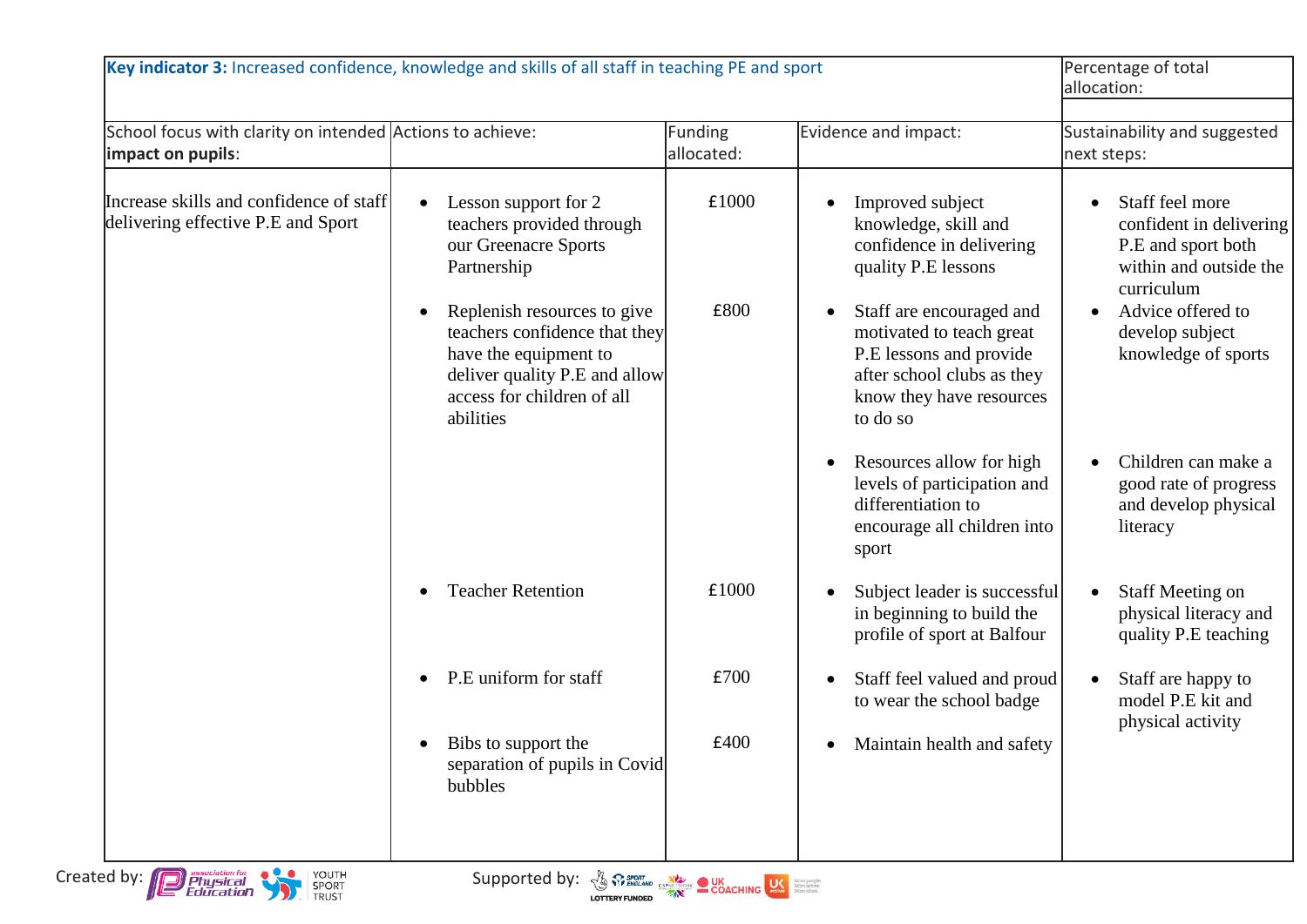| Key indicator 4: Broader experience of a range of sports and activities offered to all pupils |                                                                                                                                              |                              |                                                                                                                                                                                    | Percentage of total<br>allocation:                                                                                                                                                                                                |
|-----------------------------------------------------------------------------------------------|----------------------------------------------------------------------------------------------------------------------------------------------|------------------------------|------------------------------------------------------------------------------------------------------------------------------------------------------------------------------------|-----------------------------------------------------------------------------------------------------------------------------------------------------------------------------------------------------------------------------------|
| School focus with clarity on intended Actions to achieve:<br>impact on pupils:                |                                                                                                                                              | <b>Funding</b><br>allocated: | Evidence and impact:                                                                                                                                                               | Sustainability and suggested<br>next steps:                                                                                                                                                                                       |
| Develop and deliver a rich, varied<br>and effective program of sport                          | Use our academy status to<br>$\bullet$<br>combine resources and<br>expertise as well as offering<br>further opportunities to our<br>children |                              | Sharing of resources, staff<br>$\bullet$<br>expertise and friendly<br>competition allow for<br>further staff development<br>and opportunities for more<br>children to access sport | Friendly competition<br>$\bullet$<br>to offer opportunities<br>for children to work as<br>a team and apply<br>learnt skills<br>Develop the skills and<br>$\bullet$<br>confidence of staff<br>across the trust to<br>deliver sport |
| Year 3 and 4 Sports Clubs                                                                     | Greenacre to run two after<br>school sports clubs per week<br>for year 3 and 4                                                               | £900                         | Children in year 3 and 4<br>$\bullet$<br>have access all year round<br>to sports clubs. Children<br>develop physically and<br>emotionally.<br>(Covid Restricted)                   |                                                                                                                                                                                                                                   |
| <b>Greenacre Day of Sport</b>                                                                 | Greenacre aid the running of<br>a whole school sports day<br>event                                                                           | £375                         | The whole school<br>$\bullet$<br>participate together in a<br>festival of sport<br>(Covid Restricted)                                                                              |                                                                                                                                                                                                                                   |